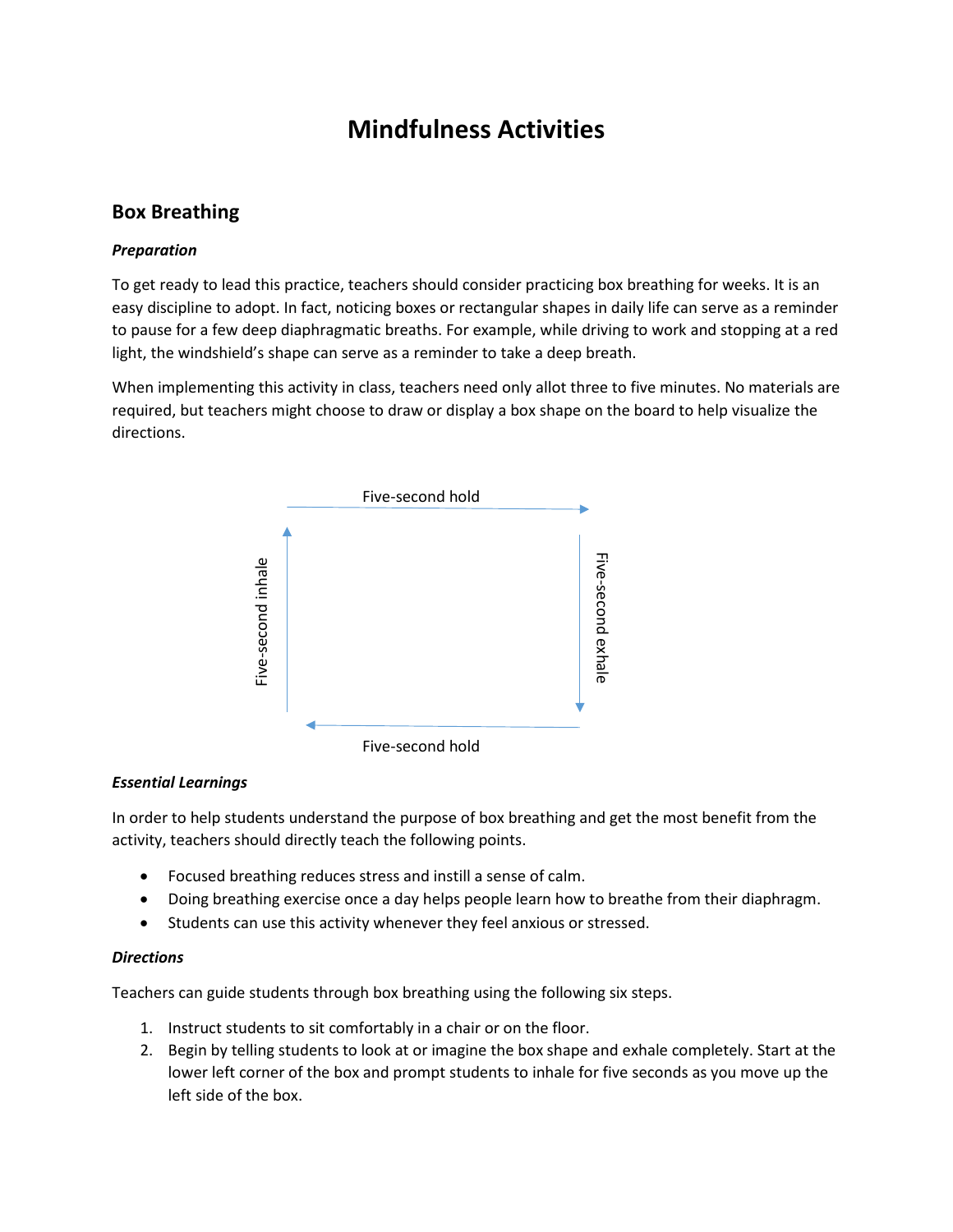- 3. As you move along the top of the box, hold for five seconds.
- 4. As you move down the right side, exhale for five seconds.
- 5. As you move along the bottom of the box, hold for five seconds.
- 6. When you arrive back at the beginning, repeat.

Teachers can either count out loud or use a pointer to silently indicate the pace, which they can modify as appropriate for students. For example, elementary school students might need to do box breathing in interval of three seconds due to their smaller lungs.

# **Glitter Jars**

### *Preparation*

This activity can take twenty to forty minutes. If this activity is done as a demonstration, a teacher will need one canning jar, baby food jar, or other glass or clear plastic jar with a watertight lid. If students are to make their own glitter jars, each student or small group of students will need a jar. Various colors of glitter can represent different thoughts and feelings. Each jar will also need to be filled with water, so teachers should make water available to students.

### *Essential Learnings*

- Teachers can use the following key points to explain the snow globe metaphor and provide context for this activity.
- The mind is similar to snow globe. At times, it is settled and calm. Other times, it is filled with flurries. People have tools to help them calm the flurries.
- The jar is similar to a person's mind. Each color of glitter represents a thought or feeling that person has.
- People do not need their thoughts and feelings to go away. They just need thoughts to settle down so they can see clearly.

### *Directions*

Teachers can follow these nine steps to create glitter jars with students.

- 1. Fill the jar with water. Ask students to name some thoughts that seem to swirl around in their minds. Some examples may include worrying about grades, dealing with friendship issues, missing a free throw in a basketball game, obtaining troubling information from the news or media, and so on.
- 2. Add some glitter of one color to represent one thought for example, "Blue represents when we worry about who we will sit with at lunch." Swirl it slightly.
- 3. Add another color to represent another thought or feeling, such as, "Green represents what is going on in the media." Swirl it slightly.
- 4. Continue the process with three or four colors.
- 5. Seal the jar by fastening the lid tightly.
- 6. Show the students that at times the thoughts and feelings are very calm, such as when they first get up in the morning. All of the glitter will be at the bottom of the jar during this explanation.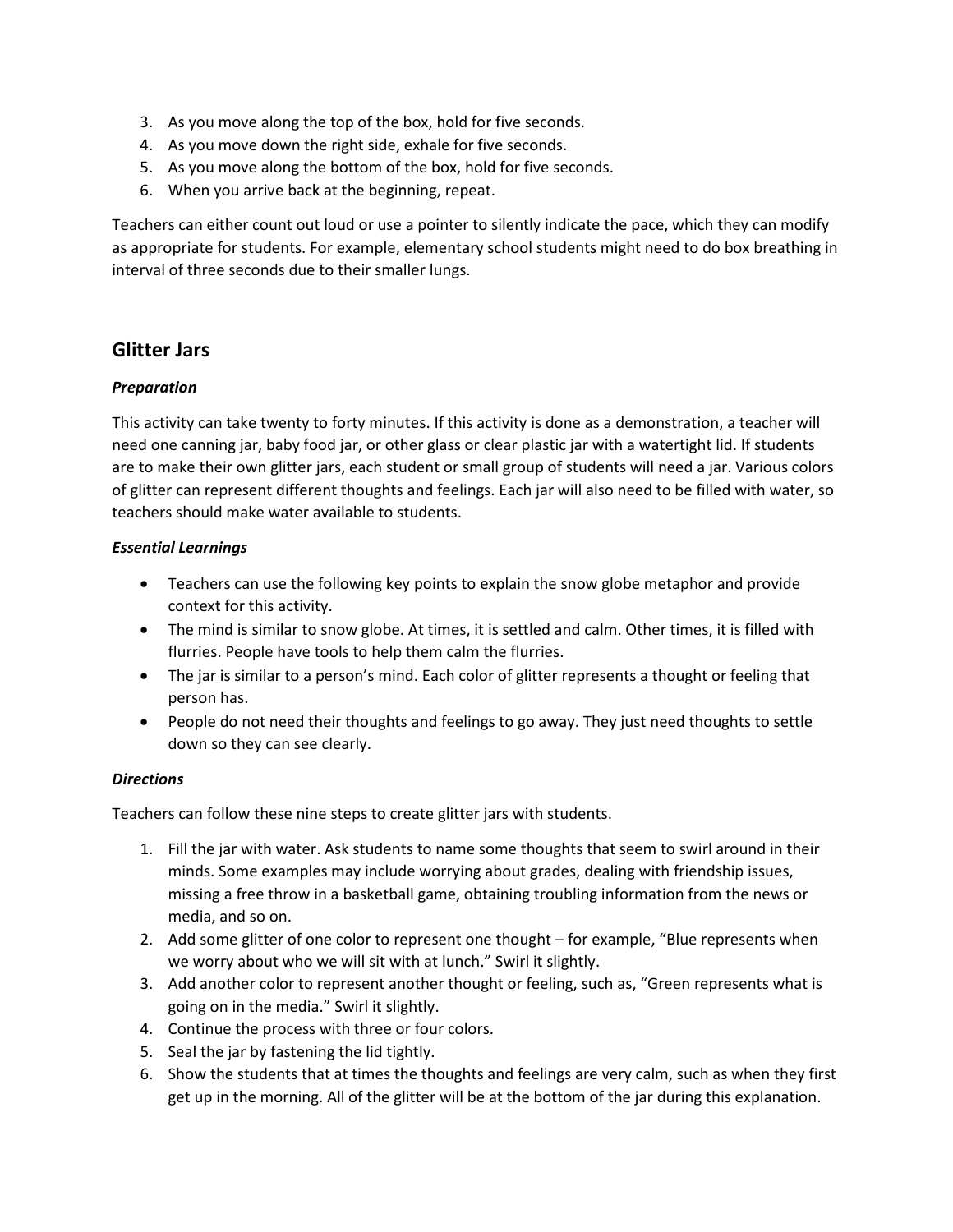- 7. Begin to shake the jar while describing events that might cause their thoughts to grow louder throughout the day. For example, perhaps the student was late for school and dropped some books on the way to class. Maybe someone wrote something mean on the student's locker, or a new friend smiled at the student. Ask students to notice how the glitter starts swirling as these thoughts compound.
- 8. Invite students to discuss how to make the water clear again. Their answers my include stillness, silence, deep breathing, meditation and so on.
- 9. Share the essential learnings with the students: We do not want our thoughts and feelings to go away. We just want them to settle down so we can see clearly.

# **Thirty-Second Stretch Break**

When short on time, a thirty-second stretch break helps students focus for upcoming learning. Teachers can use it several times a day if needed.

### *Preparation*

This is an activity that teachers can use as needed throughout the day. As energy levels lag, teachers can invite students to participate in a stretch break. Once the class is familiar with the process, various students can lead the stretch break.

### *Essential Learnings*

Note the importance and usefulness of stretch breaks.

- Our brains need oxygen to learn effectively. Oxygen is fuel to our brains.
- A simple stretch break increases our oxygen levels. This helps us focus and stay alert for learning.
- Sometimes learning or creative ideas occur while we are moving.

### *Directions*

Consider the following seven steps.

- 1. Instruct students to stand up and shake their arms out.
- 2. Have students stretch their arms up high toward the sky. Let them know it's okay to make stretching noises, such as "mmm" or "ahh."
- 3. Ask students to lower their arms back to their sides.
- 4. Tell students to tilt their heads gently to the left, roll their heads gently to the front, and then over to the right and back to the center. Repeat in the opposite direction.
- 5. Have students roll their shoulders to the back four times.
- 6. Have students roll their shoulders forward four times.
- 7. Finally, ask them to shake their arms out one last time and be seated.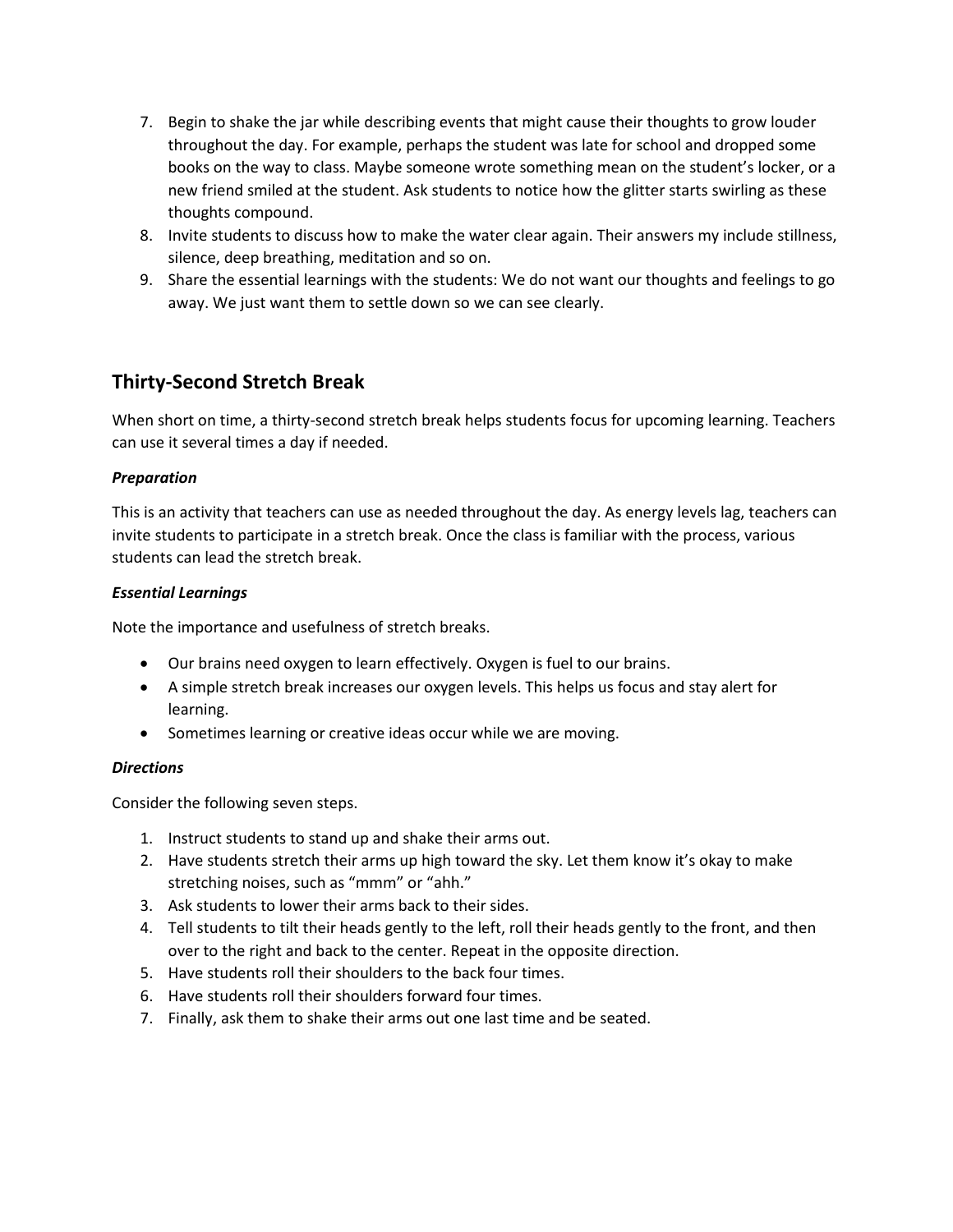# **Body Scans**

### *Preparation*

This activity is very easy to prepare for: it requires no materials, although teachers will want to plan how they will lead students through the body scan. It typically takes about ten minutes to complete this activity.

### *Essential Learnings*

Students should understand the following key aspects of a body scan.

- Taking time to be aware of the body allows people to notice stressed or tense muscles and relax them.
- Body scans help practice general focus and awareness, which can be applied to sensations in the body, thoughts in the mind, or external events.
- After learning body scan techniques, students can use them at any time.

### *Directions*

Body scans can be conducted in any order. The following eleven steps progress from the feet up to the head.

- 1. Ask students to lie comfortably on the floor or to sit up straight in their chairs. If seated, students should aim for the middle ground between being rigid and being relaxed. Ask them to rest their palms gently on the floor beside them or on their laps face up.
- 2. Invite students to take three or four slow belly breaths in and out.
- 3. Ask them to bring attention to their right foot. Have them notice the toes, the arch, and the heel touching the floor. Ask them to gently bring that awareness up to the calf and the thigh. Have them notice the feeling of the calf. Have them notice the pressure of the thigh against the floor or chair. Repeat with the left foot and leg.
- 4. Remind them to breather in and out, slowly and gently, allowing their abdomen to rise and fall. Ask them to notice their torso, feeling their back against the carpet or chair, feeling the gentle rise and fall of their stomach.
- 5. Bring their attention to their ribcage. Ask them to feel their lungs expand and contract with each breath, in and out, in and out.
- 6. Invite them to notice the heart and how it beats on its own, without any conscious effort.
- 7. Invite them to move their attention to their right fingers and palms, their wrists, their arms, elbows, and shoulders. Repeat with the left arm.
- 8. Ask students to bring their awareness to their neck muscles. Invite them to relax their neck muscles. Ask them to notice their jaw muscles. Are they tight? Can they relax?
- 9. Invite them to notice their mouths, noses, eyes, and foreheads and relax the muscles of the face.
- 10. Ask them to notice their bodies as a whole. Invite them to outline their bodies in their minds starting at the crown of their head and imagining the outline traveling the course of the arm, down the right side, all the way around and up the left side, and resting again at the crown of the head.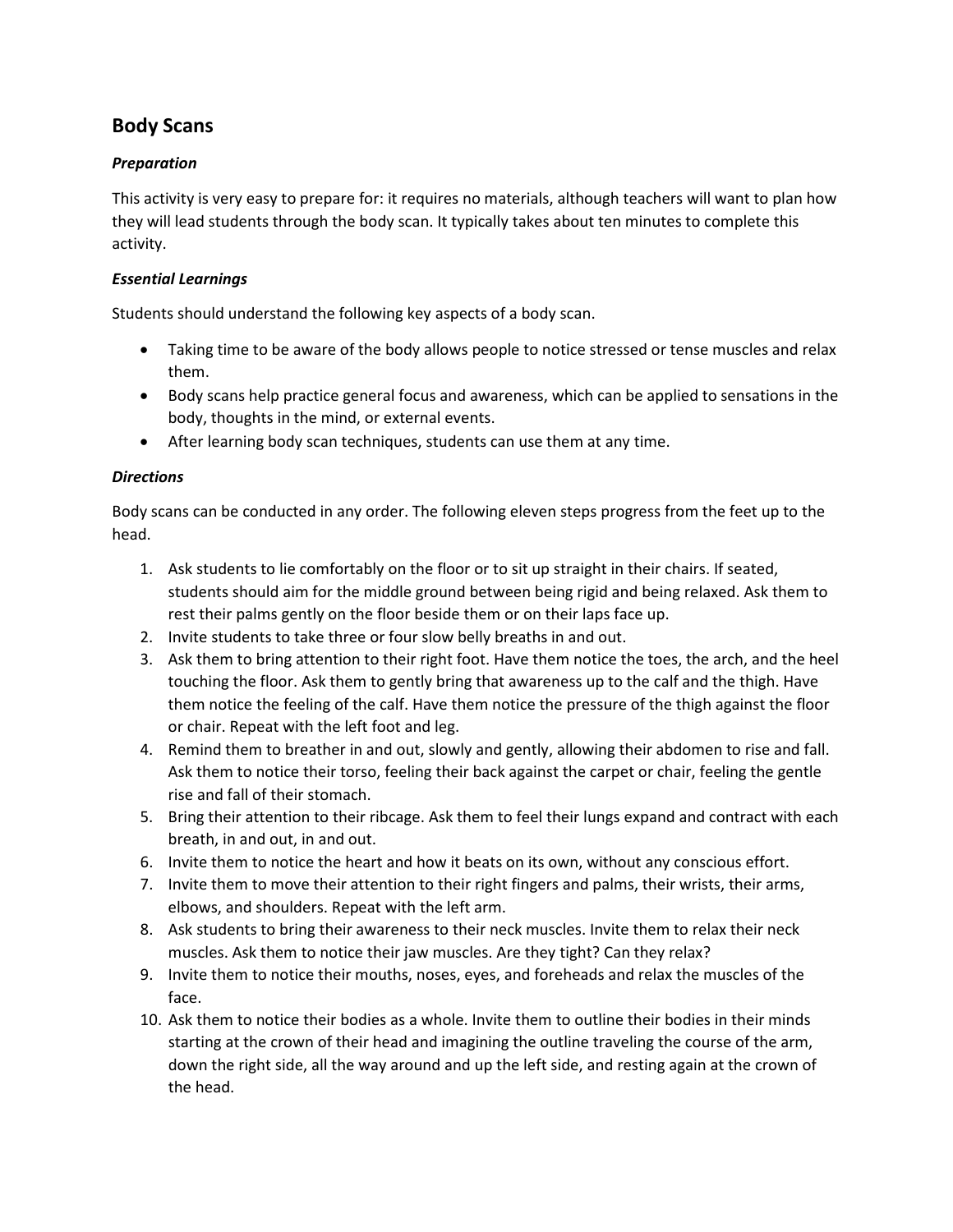11. Ask them to breathe deeply a few times. When they are ready, ask them to rejoin the class and calmly return to their seats.

# **Eating a Raisin**

### *Preparation*

To conduct this ten-minute activity, each student needs to have one raisin. We suggest explaining the activity to students before passing out the raisins to ensure that they do not eat them before the activity has begun. Teachers should also be sure to accommodate any students with food allergies or dietary restrictions, and should substitute an acceptable and appropriate kind of food.

### *Essential Learnings*

Teachers can help students appreciate the purpose of Eating a Raisin through the following information.

- People often do things without paying much attention to them.
- Doing familiar activities slowly and deliberately allows one to see them from a new perspective.
- Many areas of life can benefit from the focus and attention practiced in this activity.

### *Directions*

The five steps of Eating a Raising typically proceed as follows.

- 1. Students should hold the raisin in their hand and just look at it, as if they are seeing a raisin for the first time. Ask them to pretend they are a one-year-old, looking at and wondering what this wrinkled little item is all about. If their minds wander while doing this activity, ask students to gently return their attention to the activity.
- 2. Ask them to feel the raisin and rub it between their fingers. If students feel comfortable, ask them to close their eyes to limit the sensation to only that of touch.
- 3. Then ask them to place the raisin in their mouth without chewing it. Ask them to notice how it feels. Again, if they are comfortable, ask them to close their eyes for the experience.
- 4. Ask students to slowly chew their raisins. What does it taste like? Smell like? Feel like? Ask them not to rush into swallowing it. Finally, ask them to swallow it.
- 5. Lead the class in a discussion of what it's like not to rush through experiences. Where else might they be able to slow down and experience events with such attention?

# **Mindful Walking**

### *Preparation*

Mindful walking takes very little time to do and requires no materials. In addition to using this activity in a defined manner with a whole class, teachers can also remind students to walk mindfully at any time in the classroom, in the hallway or other areas of the school, and at recess.

### *Essential Learnings*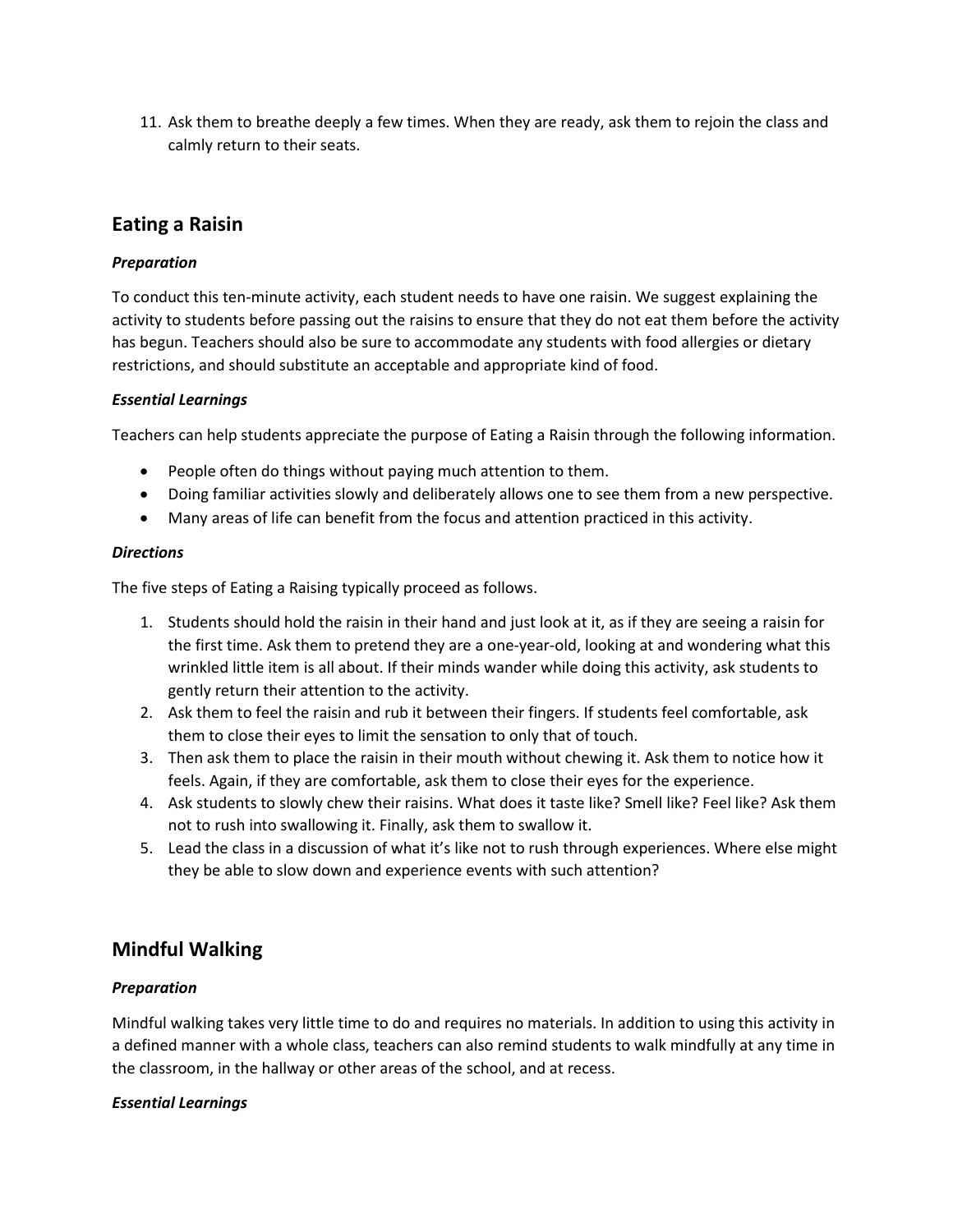Students should understand and consider the following ideas as part of mindful walking.

- People have control over their bodies.
- People have full control of their movement and actions.
- Students can honor others' personal space by walking mindfully, with intention, and by noticing what they are doing.

#### *Directions*

A session of mindful walking typically uses the following eight-step process.

- 1. Calmly ask or gesture to students to rise from their seats.
- 2. Ask them to begin walking around the room and to be conscious of every step.
- 3. Remind them to notice what they are doing with each step.
- 4. Provide cue words such as to walk *calmly, carefully, gently,* and *thoughtfully.*
- 5. Ask them to watch each step they take.
- 6. Ask them to pause, take only one step, and freeze. Repeat this several times.
- 7. You may want to include phrases such as, "You are leaving footprints of kindness wherever you go," "We want to be respectful and mindful of other people's space," and "Be mindful; be gentle."
- 8. Ask students to gently, mindfully return to their seats. Ask them to mindfully pull out their chairs and be seated.

Source: Jeanie M. Iberlin. 2017. Cultivating Mindfulness in the Classroom. Marzano Research. The Classroom Strategies Series

### **Mindful Movements**



Use balancing activities to improve focus. Have young people balance on one leg, or leg stretched out.

More advanced have them balance something on their head like a bean bag while they stand on one leg.